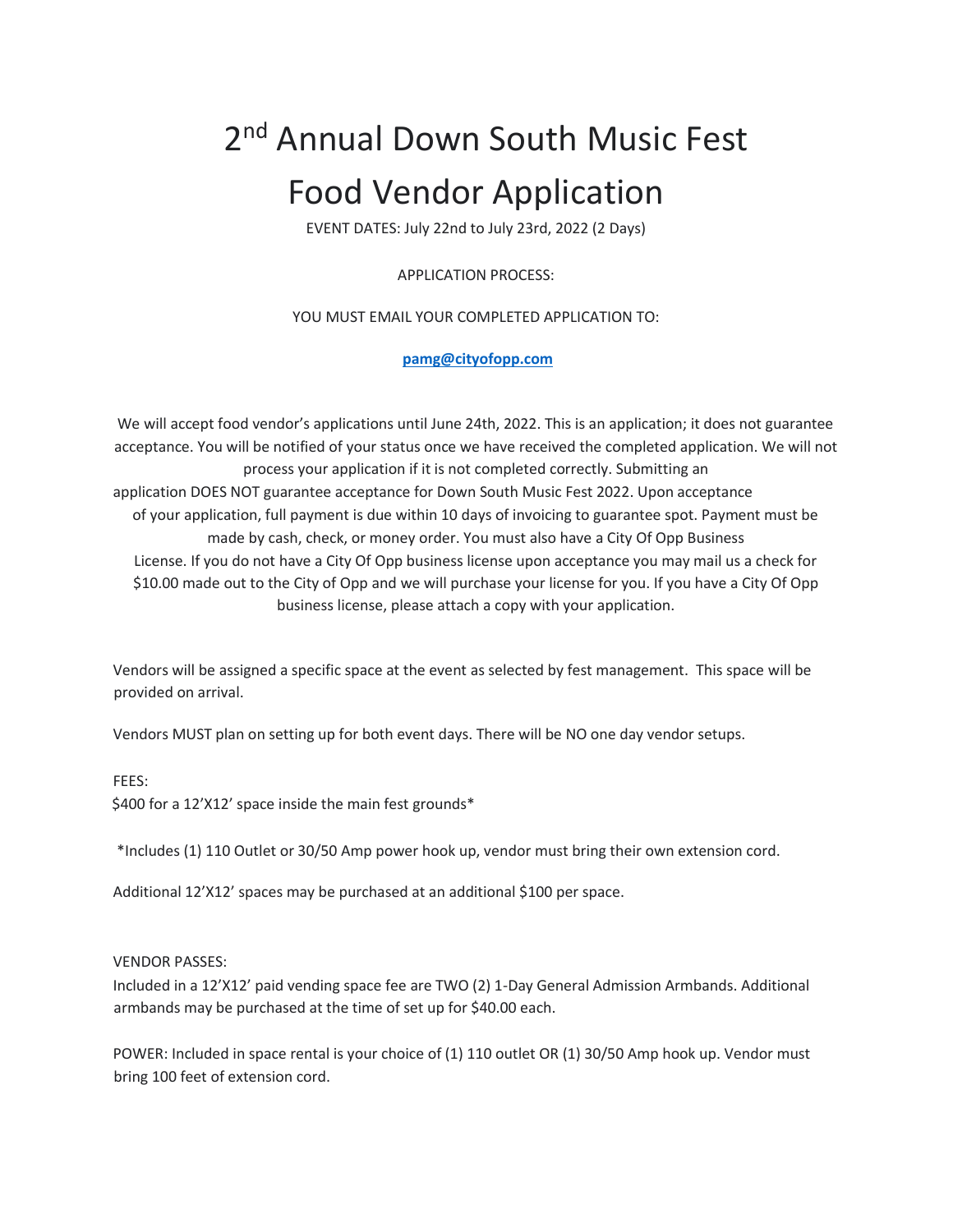#### VENDOR LOAD IN:

Vendors will be assigned a specific space at the event as selected by fest management. Vendors have the ability to load in starting on July 22<sup>nd</sup> at 7 AM. All vendors must be set up by 12:00 PM on Friday, July 22nd, 2022. All vendor vehicles must be in the parking lot by that time and cleared from the fest grounds. Any vehicle that is inside the festival grounds at that time or parked anywhere other than the designated vendor parking area will be towed at the vendor's expense. Overnight security will be provided on Friday and Saturday night inside fest grounds. Vendors are **not** allowed to have golf cart/gator/four wheelers or like vehicles inside the fest grounds

For questions, please contact: pamg@cityofopp.com

Additional Rules and Regulations:

Down South Music Fest will be limiting the number of like vendors to ONE.

VENDOR SELECTION WILL BE ON A FIRST COME FIRST SERVE BASIS.

There will be ABSOLUTELY NO DUMPING OF GREASE! This will be grounds for eviction immediately.

No vendor is allowed use of the name Down South Music Fest, DSMF 2022, TYB Entertainment or any likeness. THIS IS STRICTLY PROHIBITED. This includes, but is not limited to, t-shirts, signs, hats, printed materials, etc.

Vendors must follow all city, county, state and federal laws to include any licenses or permits needed to operate during the event.

Vendors and staff are NOT ALLOWED to set up chairs in the concert area prior to gates opening. We will also not allow you to set your chairs up and leave them unattended for a later use. Chairs left in the concert areas will be removed by the event staff and not returned.

Applications do not guarantee acceptance into the event. If you are approved you will receive a confirmation. Once we have received your payment you will get another confirmation. Until that confirmation, you are not part of the event. Under no circumstances are you allowed access into the event without this confirmation.

IN ANY CASE THAT AN EVICTION OCCURS, DOWN SOUTH MUSIC FEST WILL RETAIN 100% OF ALL FEES. NO MONEY IS REFUNDABLE.